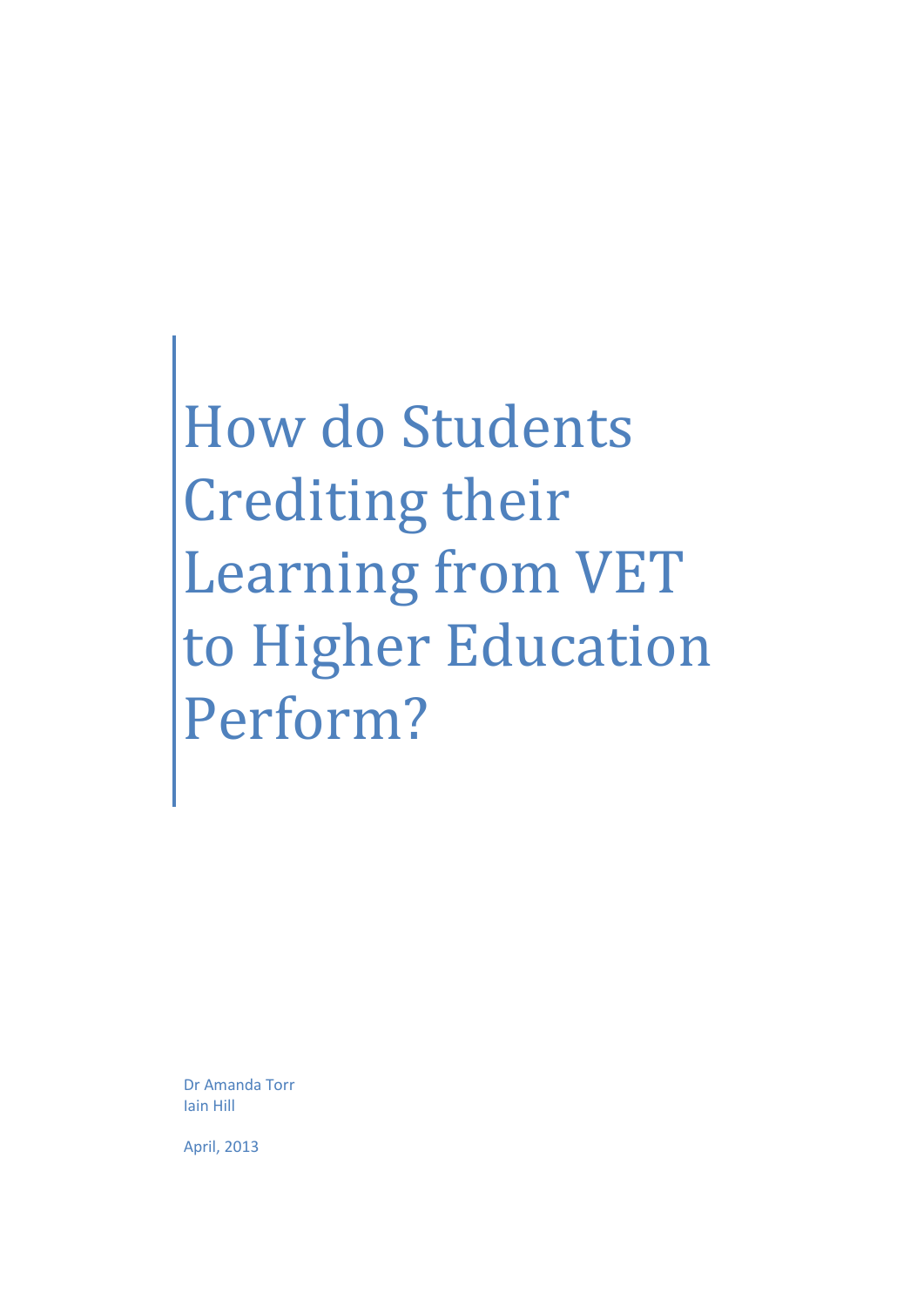# **How do students crediting their learning from VET to higher education perform?**

## **Abstract**

Polytechnic West offers both VET and Higher Education courses – mainly associate degrees. The HE courses have pathways that enable students to enrol with advanced standing from VET diploma and advanced diploma courses in aligned disciplines. The assumption is that the VET pathways help students to progress without unnecessarily duplicating their learning.

This paper presents findings from a project that assesses the performance of students who have been given advanced standing from either a VET diploma or advanced diploma course and comparing their outcomes to those of students who embarked on higher education studies without advanced standing.

Finally, the paper compares the performance of students who have progressed by the Associate Degree pathway to a university Bachelors degree, contrasting the performance of students who completed their associate degree with cross credits from their VET studies with those who studied all units within their associate degree.

The analysis of data in this project challenges current models for determining equivalence of learning outcomes and proposes that the current focus on assessing competency in VET qualifications does not fully prepare students to engage successfully in higher education courses at advanced levels.

Dr Amanda Torr – Director Higher Education, Polytechnic West

[amanda.torr@polytechnic.wa.edu.au](mailto:amanda.torr@polytechnic.wa.edu.au)

Iain Hill – Higher Education Student Service Coordinator, Polytechnic West

[iain.hill@polytechnic.wa.edu.au](mailto:iain.hill@polytechnic.wa.edu.au)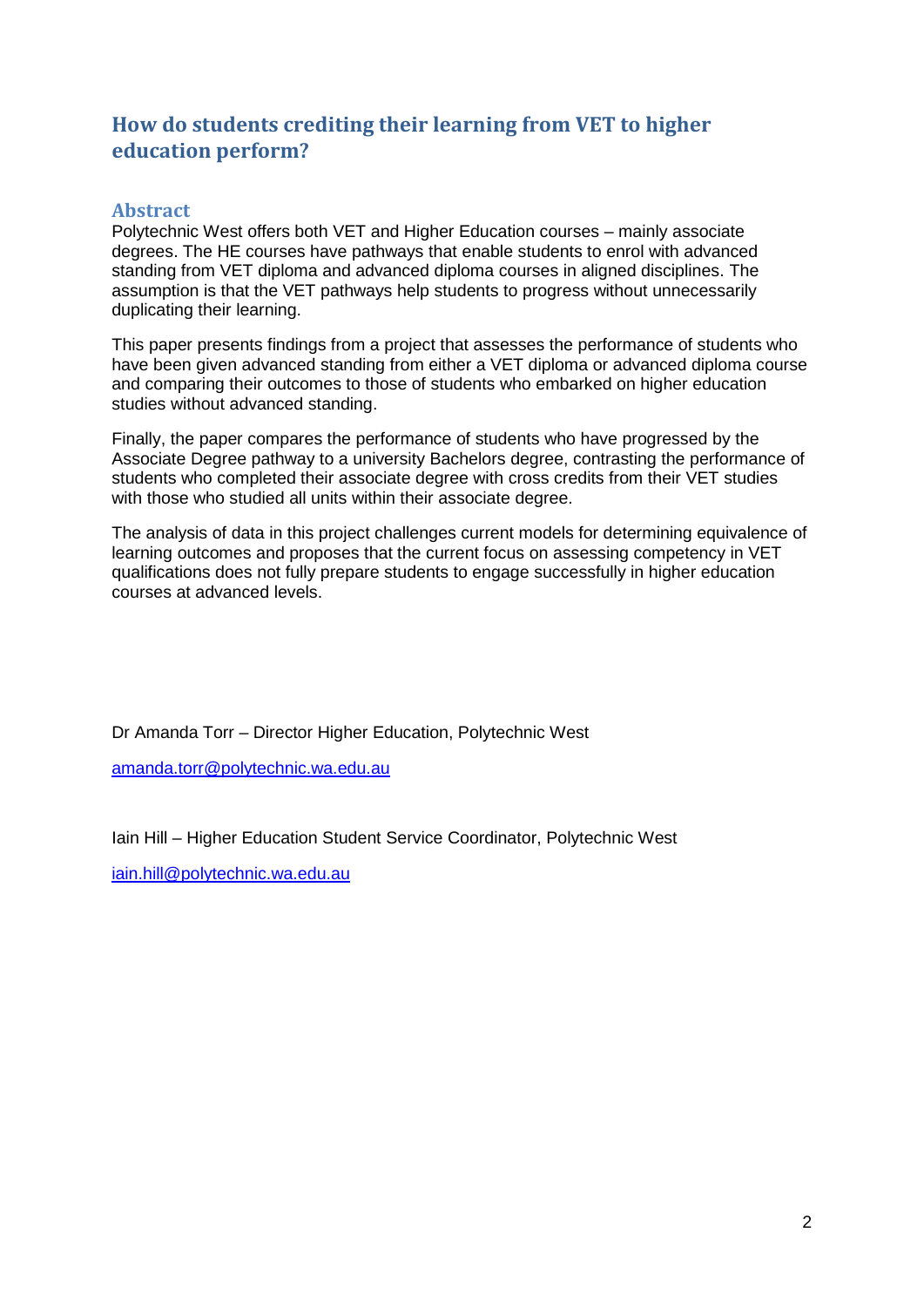# **How do students crediting their learning from VET to higher education perform?**

### **Introduction**

Polytechnic West is a State Training Provider (STP) of vocational education and training (VET) courses in Western Australia. It also has been a registered higher education provider since 2007 and currently offers 9 Associate Degrees and two higher education diplomas. The higher education courses are all full-fee paying and do not receive any government subsidies.

When higher education course delivery commenced delivery it was with two associate degrees that were based on strong pathways from VET diploma and advanced diploma courses. The Associate Degree of Business gave students who enrolled after having completed the Diploma of Management or a Diploma of Business exemptions for their previous study; their enrolment with advanced standing was equivalent to 6 months to one year of their Associate Degree course. Students from the Advanced Diploma in Hospitality Management received the equivalent of 18 months advanced standing meaning they could complete their associate degree with only 6 months of further study. Students entering the Associate Degree of Hospitality Management from a Diploma in Hospitality received the equivalent of one year's advanced standing.

As Polytechnic West developed more associate degree programs for its higher education portfolio, the willingness to provide VET to Higher Education pathways that maximised student's opportunities to continue with their learning was maintained. The Associate Degree of Aviation, when initially introduced, gave a typical student entering with the Diploma of Aviation between 8 and 9 units-worth of advanced standing which was equivalent to just over 1 year's credit.

The niche Associate Degree of Fashion Business first offered in 2012, gave students one year – eight units – of credit exemptions while the highly technical Associate Degree of Network Technology first offered in 2011, gave students credit recognition for between 4 and 6 units.

As noted by Brogan (2013) of Edinburgh Napier University in Scotland awarding students exemptions through advanced standing has many potential benefits to students and the institution. For the institution it:

- widens its role in enabling knowledge dissemination by creating a broader pool from which to draw students
- supports the development of a wider range of articulation pathways with feeder institutions
- provides a broader range of student pathways for entry into higher education courses
- responds to government policy initiatives by assisting students to engage in lifelong learning.

For students, enrolment with advanced standing it:

- recognises their achievement and boosts their self esteem
- reduces their need to unnecessarily duplicate learning
- facilitates their career development and progression to higher learning
- supports labour market entry and mobility through the provision of various entry and exit points
- widens career choices
- reduces the time and cost of gaining qualifications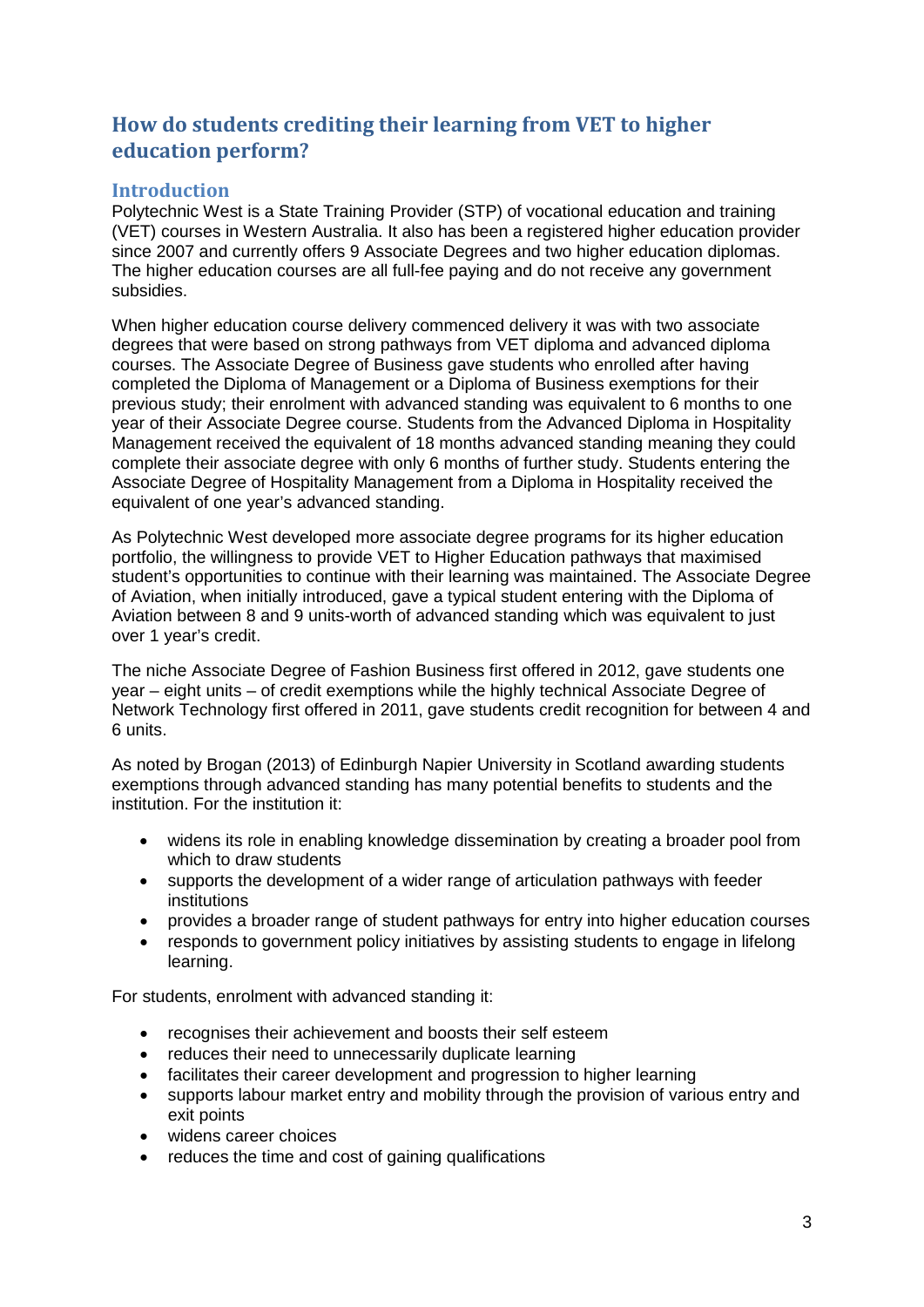According to research into student decision making regarding studies at Victoria University (Milne et al., 2008), about half of the students applying for academic credit do so in order to reduce their study period. In making their decision to seek academic credit, however, the researchers found that students did not always consider the consequences of the decision. They identified a number of potential negative impacts of gaining credit exemptions, for example:

- having poor matches between the achieved learning and exemptions granted which slowed student progress
- creating situations where students struggle to 'catch up' as a result of gaps in their learning
- students having regrets about seeking academic credit.

The Victoria University research suggested that many eligible students did not apply for advanced standing because of concerns that it could "compromise their learning in a new VE or HE course" (Milne et al., 2008, pv).

At Polytechnic West, anecdotal evidence suggests that many students enrol with advanced standing as a way of reducing the financial burden by limiting their study load through to course completion. Consequently, this research intends to identify the true proportion of students enrolling with advanced standing at Polytechnic West and to review their outcomes and results. It compares the results achieved by those students studying with advanced standing and those who did not get any academic credit from previous study. Further, the intention is to identify how students who go on to further study at university perform after enrolling with advanced standing based on completion of their associate degree.

## **Method**

The enrolment and academic results of all students enrolled at Polytechnic West between 2007 and 2012 were collated and analysed. The results were grouped by enrolled course of study and then analysed to determine:

- the average number of exemptions given as credits for units of study in their chosen associate degree course
- the average number of units failed throughout the period of study
- The average Grade Point Average (GPA) gained based on the GPA weighting used by PWA's major articulating partner university
- the percentage of students graduating from the course
- the percentage of student enrolling in the course with advanced standing

Statistical significance tests (t-test) were undertaken on the average GPA results to determine whether any differences in average GPA were statistically significant.

Data for the 2012 cohort enrolled in university study – at bachelor degree level – was also obtained from one of Polytechnic West's key articulating pathway universities. This provided data on:

- the PWA course the student was gaining advanced standing for
- the university course in which the student enrolled
- the GPA achieved in 2012

As the university provided no individual student information, it was not possible to data match students to their PWA study. In addition to only generalised data being available, the sample size was small so results may be treated with some cation.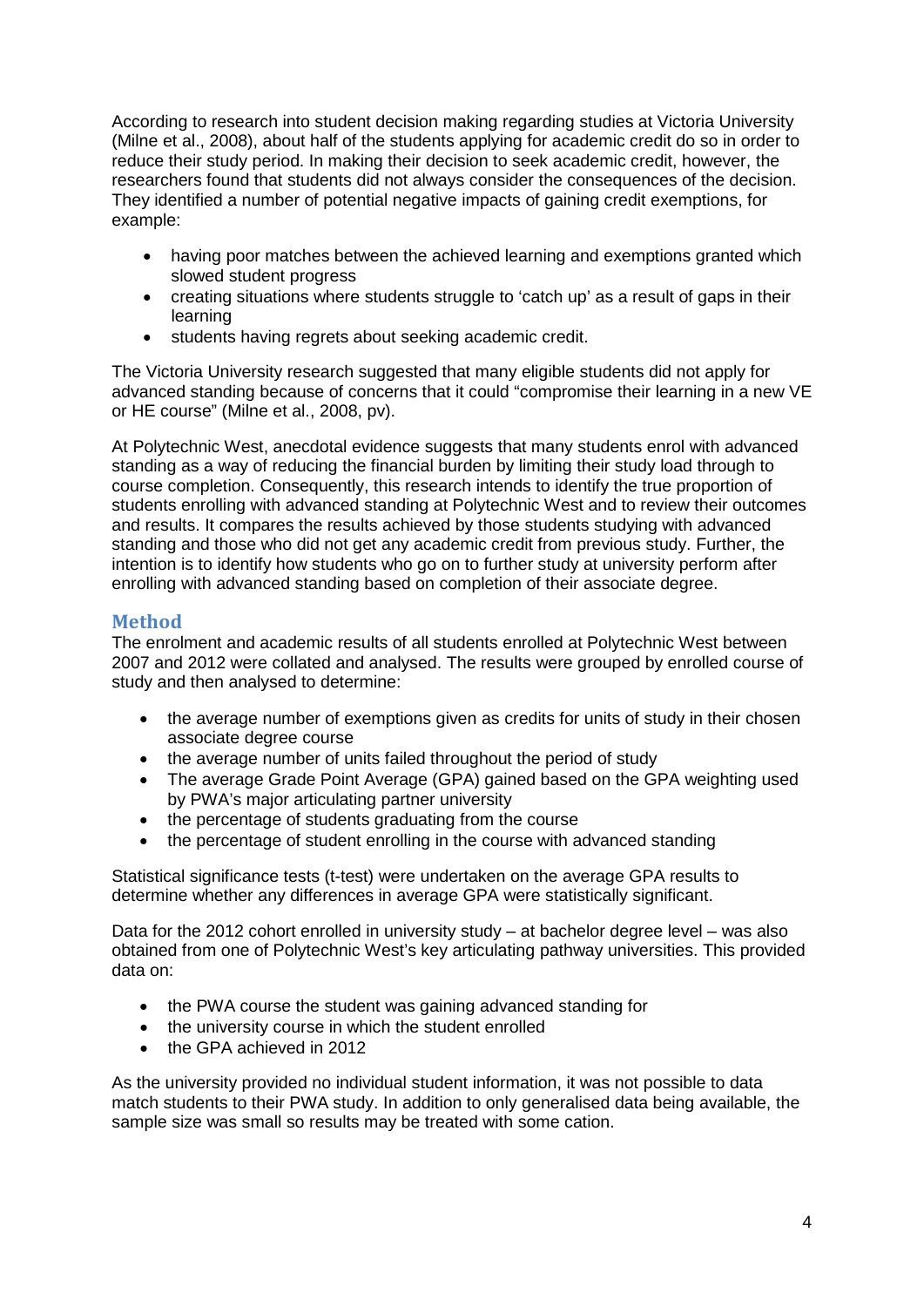## **Results**

Exemptions are awarded for VET study undertaken prior to enrolling in any of Polytechnic West's associate degrees. The amount of credit given as advanced standing varies across the courses PWA offers; however, the average number of exemptions given is 6.84 units which is equivalent to 87.5% of the student's first year of study.

One course, the Associate Degree of Hospitality Management stands out from the others. In this course, students who complete the VET Advanced Diploma in Hospitality Management get 18 months equivalent credit meaning they only have to complete a further 6 months of higher education study to gain their associate degree qualification.



From 2007 to 2012, between 25% and 65% of students enrolled with advanced standing. The course with the lowest percentage of students enrolling with advanced standing (25%) was the Associate Degree of Aviation (Aeronautics) while the course with the highest percentage of students enrolling with advanced standing was the Associate Degree of Hospitality Management (65%), the latter course also provided the highest number of average exemptions awarded.

The results of the analysis of academic performance of students who enrolled in PWA associate degree courses with advanced standing and those who didn't, generally showed that for half the courses students entering with advanced standing performed better, i.e., failed fewer units and scored a higher GPA, than those who didn't.

| Course                           |                                | <b>Number</b><br>οf<br><b>students</b><br>in<br>sample | Average<br>number of<br>exemptions<br>qiven | Average<br>number of<br>units<br>failed | Average<br><b>GPA</b><br>gained | $\%$<br>Graduating<br>2007-2012 | %<br><b>Students</b><br>gaining<br>advanced<br>standing |
|----------------------------------|--------------------------------|--------------------------------------------------------|---------------------------------------------|-----------------------------------------|---------------------------------|---------------------------------|---------------------------------------------------------|
| <b>Associate</b><br>Degree of    | <b>Advanced</b><br>standing    | 11                                                     | 6.46                                        | 1.42                                    | 1.31                            | 27%                             |                                                         |
| <b>Aviation</b><br>(Aeronautics) | <b>No Advanced</b><br>standing | 33                                                     | 0                                           | 1.24                                    | 2.21                            | 36%                             | 25%                                                     |
| <b>Associate</b><br>Degree of    | <b>Advanced</b><br>standing    | 13                                                     | 6.69                                        | 1.15                                    | 2.02                            | 38%                             | 37%                                                     |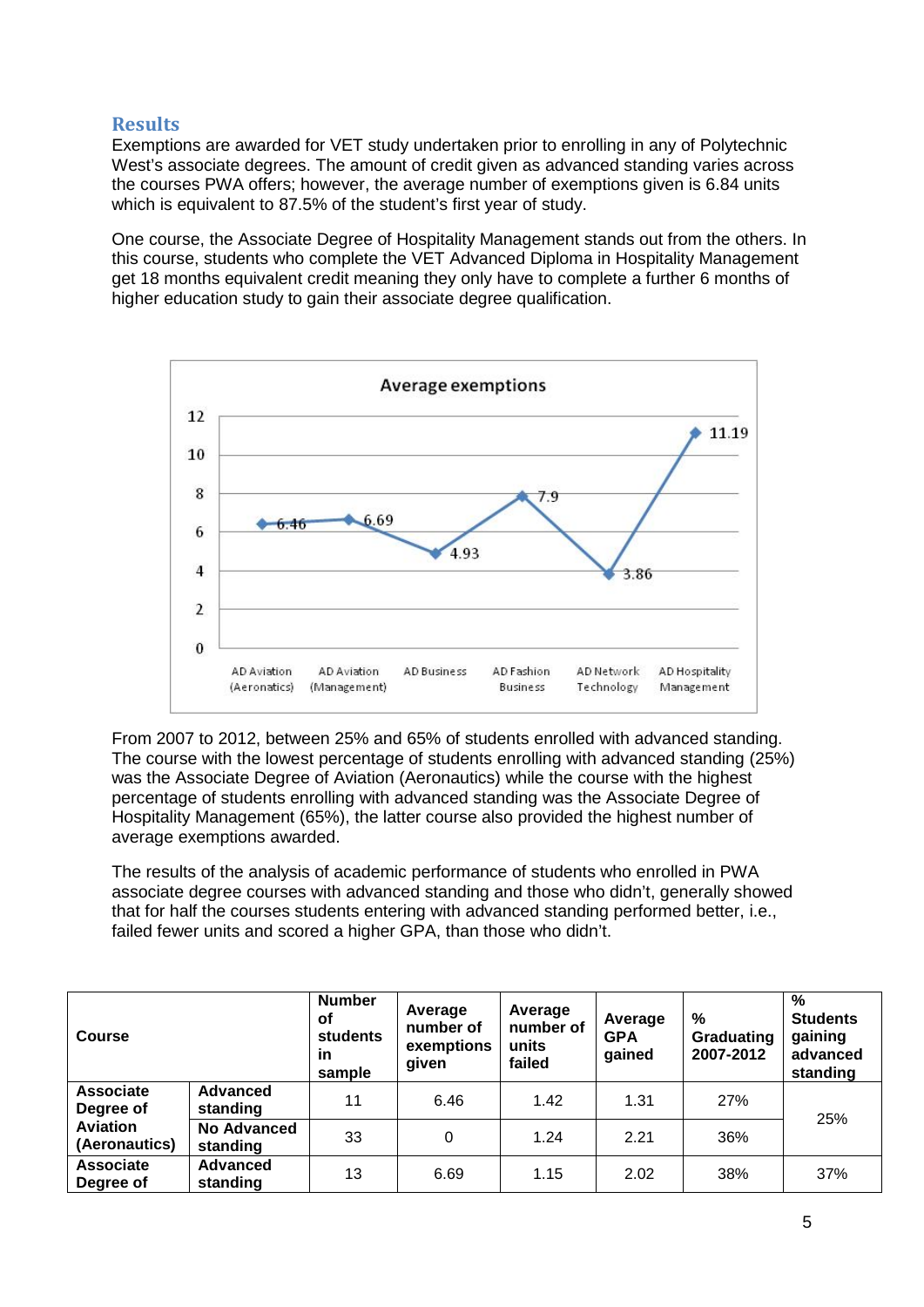| Course                                  |                                | <b>Number</b><br>οf<br><b>students</b><br>in<br>sample | Average<br>number of<br>exemptions<br>given | Average<br>number of<br>units<br>failed | Average<br><b>GPA</b><br>gained | $\frac{0}{2}$<br>Graduating<br>2007-2012 | %<br><b>Students</b><br>gaining<br>advanced<br>standing |
|-----------------------------------------|--------------------------------|--------------------------------------------------------|---------------------------------------------|-----------------------------------------|---------------------------------|------------------------------------------|---------------------------------------------------------|
| <b>Aviation</b><br>(Management)         | <b>No Advanced</b><br>standing | 22                                                     | $\overline{0}$                              | 2.32                                    | 1.53                            | 18%                                      |                                                         |
| <b>Associate</b><br>Degree of           | <b>Advanced</b><br>standing    | 84                                                     | 4.93                                        | 1.54                                    | 1.55                            | 45%                                      | 50%                                                     |
| <b>Business</b>                         | No Advanced<br>standing        | 85                                                     | $\overline{0}$                              | 2.18                                    | 1.58                            | 20%                                      |                                                         |
| Associate<br>Degree of                  | <b>Advanced</b><br>standing    | 99                                                     | 11.19                                       | 0.98                                    | 1.51                            | 71%                                      | 62%                                                     |
| <b>Hospitality</b><br><b>Management</b> | <b>No Advanced</b><br>standing | 60                                                     | $\overline{0}$                              | 1.53                                    | 1.92                            | 28%                                      |                                                         |
| Associate<br>Degree of                  | <b>Advanced</b><br>standing    | 43                                                     | 3.86                                        | 1.201                                   | 2.16                            | 25%                                      | 50%                                                     |
| <b>Network</b><br><b>Technology</b>     | <b>No Advanced</b><br>standing | 43                                                     | $\Omega$                                    | 2.186                                   | 1.423                           | $0\%$                                    |                                                         |
| <b>Associate</b><br>Degree of           | <b>Advanced</b><br>standing    | 10                                                     | 7.900                                       | $\mathbf 0$                             | 2.867                           | 20%                                      |                                                         |
| <b>Fashion</b><br><b>Business</b>       | <b>No Advanced</b><br>standing | 10                                                     | 0                                           | 1.5                                     | 1.675                           | $0\%$                                    | 50%                                                     |

Three courses did not show such a clear trend. Students in the Associate Degree of Aviation (Aeronautics) who entered with advanced standing failed more units on average and scored a lower average GPA. Students in the Associate Degree of Hospitality Management who received exemptions on enrolment on the other hand, failed fewer units on average than the group who did not receive any credit for previous study, but did have a lower average GPA than that obtained by the students who received no credit for previous study.

For the Associate Degree of Business, no significant difference was seen between the average GPA obtained from the advanced standing group over the non-advanced standing group. The students gaining credit from previous study did, however, fail fewer units on average.

In all but the Associate Degree of Aviation (Aeronautics) a greater percentage of students who enrolled with advanced standing graduated from their course. Both the Associate Degree of Network Technology (first offered in 2011) and the Associate Degree of Fashion Business (first offered in 2012) have students who enrolled with advanced standing and were able to graduate within the short period the course has been offered. This supports the argument that giving exemptions for earlier learning enables students to complete their studies within a shorter time period. Also worth noting for the Associate Degree of Fashion Business is the fact that in its first year, no students who enrolled with advanced standing failed units.

Graphically these results are shown below: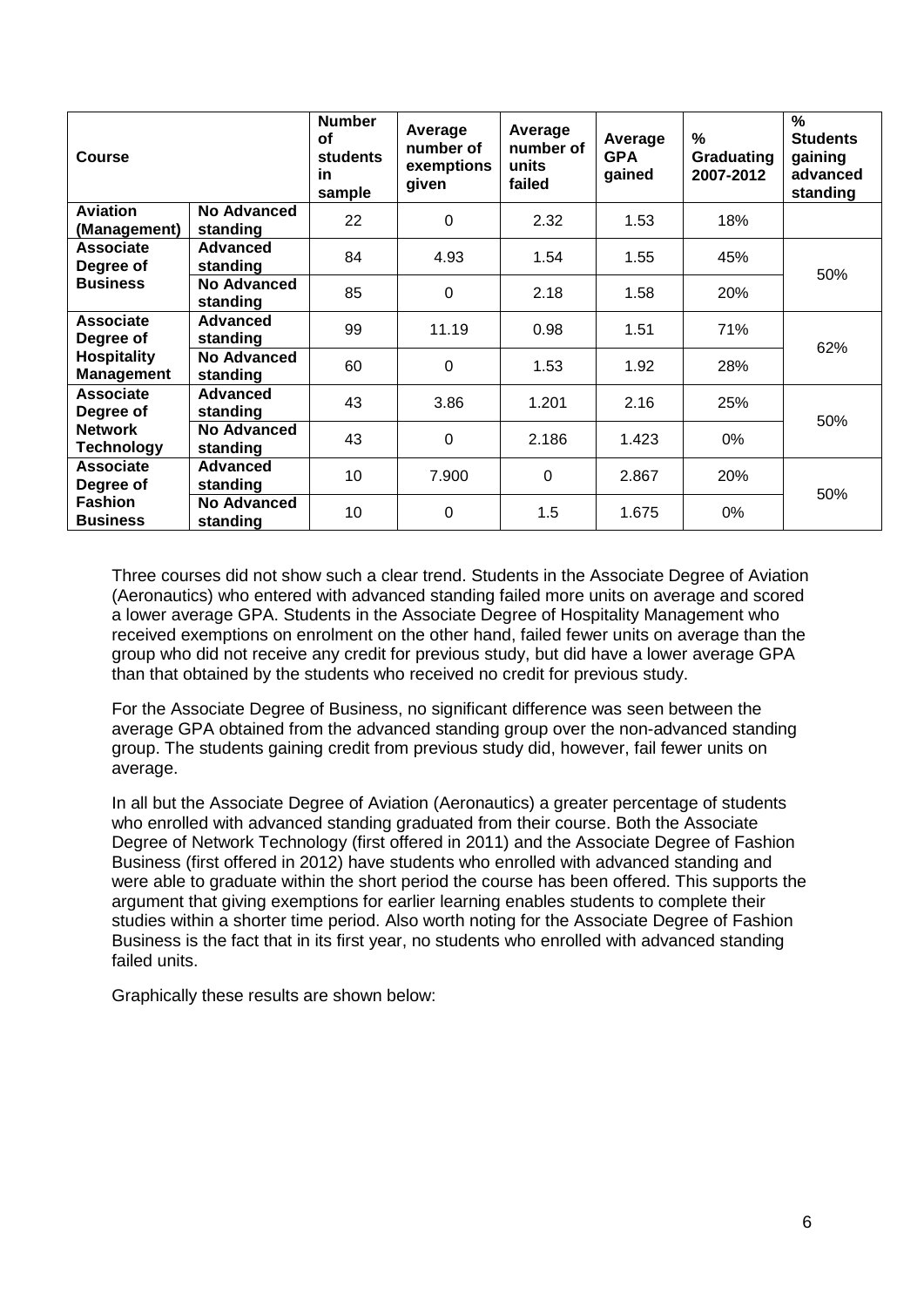

Tests for significance based on the null hypothesis that there is no difference between groups in their academic performance – measured by average GPA score – was undertaken using a t-test. This showed that for all courses except the Associate Degree of Business there is a significant difference in the academic performance between students who enter with advanced standing and those who don't.

| Course                                  |                             | Average<br><b>GPA</b> | <b>Significant</b><br>difference<br>in means | <b>Probability</b><br>of same<br>means<br>(p value) |  |
|-----------------------------------------|-----------------------------|-----------------------|----------------------------------------------|-----------------------------------------------------|--|
| <b>Associate Degree of</b>              | <b>Advanced Standing</b>    | 1.31                  | Yes                                          |                                                     |  |
| <b>Aviation (Aeronautics)</b>           | <b>No Advanced Standing</b> | 2.21                  |                                              | 0.020                                               |  |
| <b>Associate Degree of</b><br>Aviation  | <b>Advanced Standing</b>    | 2.02                  | Yes                                          | 0.138                                               |  |
| (Management)                            | <b>No Advanced Standing</b> | 1.53                  |                                              |                                                     |  |
| <b>Associate Degree of</b>              | <b>Advanced standing</b>    | 1.52                  | No                                           | 0.659                                               |  |
| <b>Business</b>                         | <b>No Advanced Standing</b> | 1.58                  |                                              |                                                     |  |
| <b>Associate Degree of</b>              | <b>Advanced Standing</b>    | 1.51                  | Yes                                          | 0.018                                               |  |
| <b>Hospitality</b><br><b>Management</b> | <b>No Advanced Standing</b> | 1.91                  |                                              |                                                     |  |
| <b>Associate Degree of</b>              | <b>Advanced Standing</b>    | 2.87                  | Yes                                          | 0.029                                               |  |
| <b>Fashion Business</b>                 | <b>No Advanced Standing</b> | 1.68                  |                                              |                                                     |  |
| <b>Associate Degree of</b>              | <b>Advanced Standing</b>    | 2.160                 |                                              |                                                     |  |
| <b>Network Technology</b>               | <b>No Advanced Standing</b> | 1.423                 | Yes                                          | 0.008                                               |  |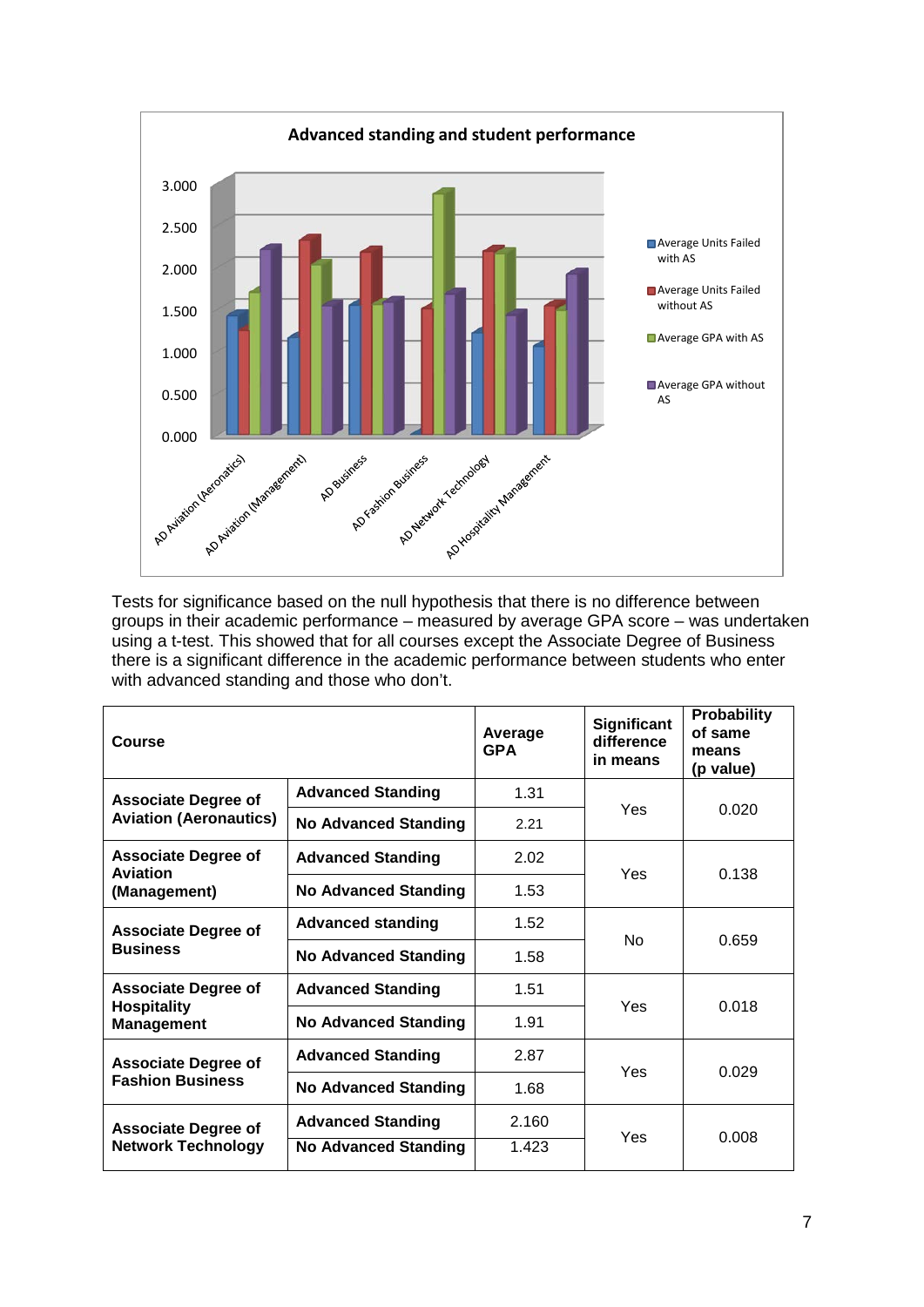The anomalous result is that achieved for the Associate Degree of Aviation (Aeronautics) where students who received exemptions from previous study – on average 6.5 units equivalent to 1.5 semesters of study – scored a significantly lower average GPA and failed on average slightly more units. The difference in average GPA achieved was significant even taking into account the small sample size of the group.

When looking at the results of the 24 Polytechnic West students who gained academic credits for their Associate Degree study when they enrolled to study at university in 2012, significant differences are seen in the academic performance based on the course they received advanced standing for.

| <b>PWA Course</b>                                           | <b>University Course</b>    | <b>Sample</b><br>size | <b>GPA</b> |
|-------------------------------------------------------------|-----------------------------|-----------------------|------------|
| <b>Associate Degree of Aviation</b><br>(Management)         | <b>Bachelor of Commerce</b> | 2                     | 2.50       |
| <b>Associate Degree of Aviation</b><br>(Aeronautics)        | <b>Bachelor of Commerce</b> |                       | 2.00       |
| <b>Associate Degree of Business</b>                         | <b>Bachelor of Commerce</b> | 9                     | 1.91       |
| <b>Associate Degree of</b><br><b>Hospitality Management</b> | Bachelor of Commerce        | 6                     | 1.11       |
| <b>Associate Degree of Network</b><br><b>Technology</b>     | Bachelor of Science         | 6                     | N/A        |
| <b>Associate Degree of Fashion</b><br><b>Business</b>       | N/A                         | 0                     | N/A        |
| Total                                                       |                             | 24                    |            |

Those students who completed either the Associate Degree of Aviation (Aeronautics), the Associate Degree of Aviation (Management) or the Associate Degree of Business scored a significantly higher average GPA than students entering the Bachelor of Commerce with advanced standing from the Associate Degree of Hospitality Management. Given that graduates of this course are nearly three times more likely to have received advanced standing in the associate degree – and a lot of exemptions at that – suggests that while giving recognition of credit for VET study enables students to complete their course more quickly, it does not sufficiently prepare them for their study at a university level. This argument also could hold true for the Associate Degree of Aviation (Aeronautics).

The performance of these three courses is explored further in the next section.

#### **The Associate Degree of Hospitality Management**

Students in the Associate Degree of Hospitality Management who enrolled with advanced standing generally enter having completed the competency-based Advanced Diploma of Hospitality. This VET qualification is based on students achieving units of competency rather than completing an academically coherent qualification.

The students receiving exemptions for the associate degree who subsequently graduated, had a GPA that ranged from 0.57 to 3.71 and the average GPA achieved by this group was 1.71. In comparison, the cohort graduating who did not receive credit for previous study had GPAs that ranged from 1.36 to 3.94 and had an average of 3.23.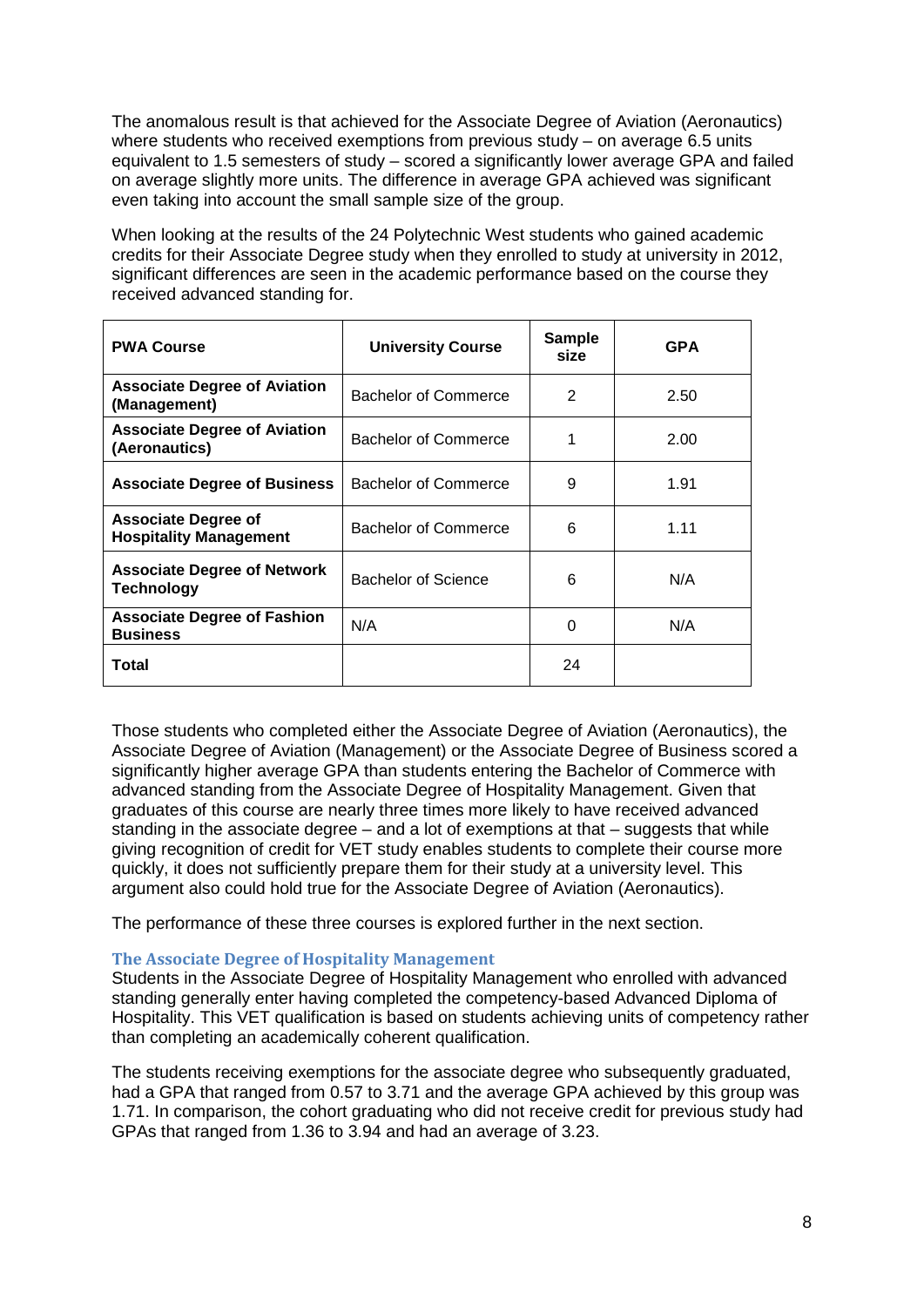In general, students gaining a GPA of less than 1.35 were unlikely to graduate unless they had enrolled with advanced standing. Students who had received exemptions for previous study and obtaining a GPA of less than 1.0 generally failed at least one unit.

Graduates from the Associate Degree of Hospitality Management enrolling at PWA's articulating partner university typically receive the equivalent of 2 years of credit exemptions meaning they enrol in third year units. Based on the limited data available of their academic achievement it would appear that these students do not perform well achieving an average GPA of 1.11.

These results suggest that receiving a large amount of study exemption for previous VET study does not necessarily prepare students to succeed in the type of academic study expected of a higher education student. It also suggests that when considering entry into further university study with exemption given for previous study it may benefit the student to take into account the GPA achieved in graduating from their course. Those students with a GPA of less than 1 may struggle to succeed in the highly academic courses offered unless they are given additional academic support and this is not generally available to third year students who are expected to have developed these skills and literacies in the first and second year of study.

#### **The Associate Degree of Business**

The Associate Degree of Business offered by Polytechnic West is characterised by having a large number of international students. Many international students entering this course with advanced standing have completed either the Diploma of Business which gives them the equivalent of 6 months advanced standing or the Diploma of Management (CT81). The CT81 is an accredited VET qualification compiled of units of competency that was developed to prepare international students for university study and students coming into the Associate Degree through this pathway typically receive the equivalent of one year's credit exemptions, entering directly into second year associate degree units.

Students enrolled in the associate degree with advanced standing who subsequently graduated had a GPA that ranged from 0.57 to 2.88 and the average GPA achieved by this group was 1.66. In comparison, students graduating who did not receive advanced standing had GPA scores that ranged from 1.22 to 3.81 with an average GPA of 2.16.

In general students with a GPA of less than 1.20 are unlikely to complete the course successfully and are likely to have failed at least one unit. Students with a GPA of less than 1.22 who have graduated have all been enrolled with advanced standing. Notably those students graduating with a GPA above 3.0 have not received any exemptions for prior study.

Graduates of this course who have progressed to study at university received the equivalent of 2 year's credit for their associate degree study. The 2012 data form PWA's articulating partner university shows that these students (average GPA of 1.907) perform better than those who articulated from the Associate Degree of Hospitality Management.

These results suggest that students who have at least a year of experience of studying higher education before articulating to university perform better than those who only complete 6 months in a higher education course. As seen with the data from the Associate Degree of Hospitality Management, graduating students from the Associate Degree of Business who have not come through an advanced standing pathway perform significantly better and generally gain a higher GPA

#### **The Associate Degree of Aviation (Aeronautics)**

The Associate Degree of Aviation (Aeronautics) is a highly specialised course providing the theory components required of students who seek to become licenced pilots. There is an articulation pathway available from the Diploma of Aeronautics but this is only used by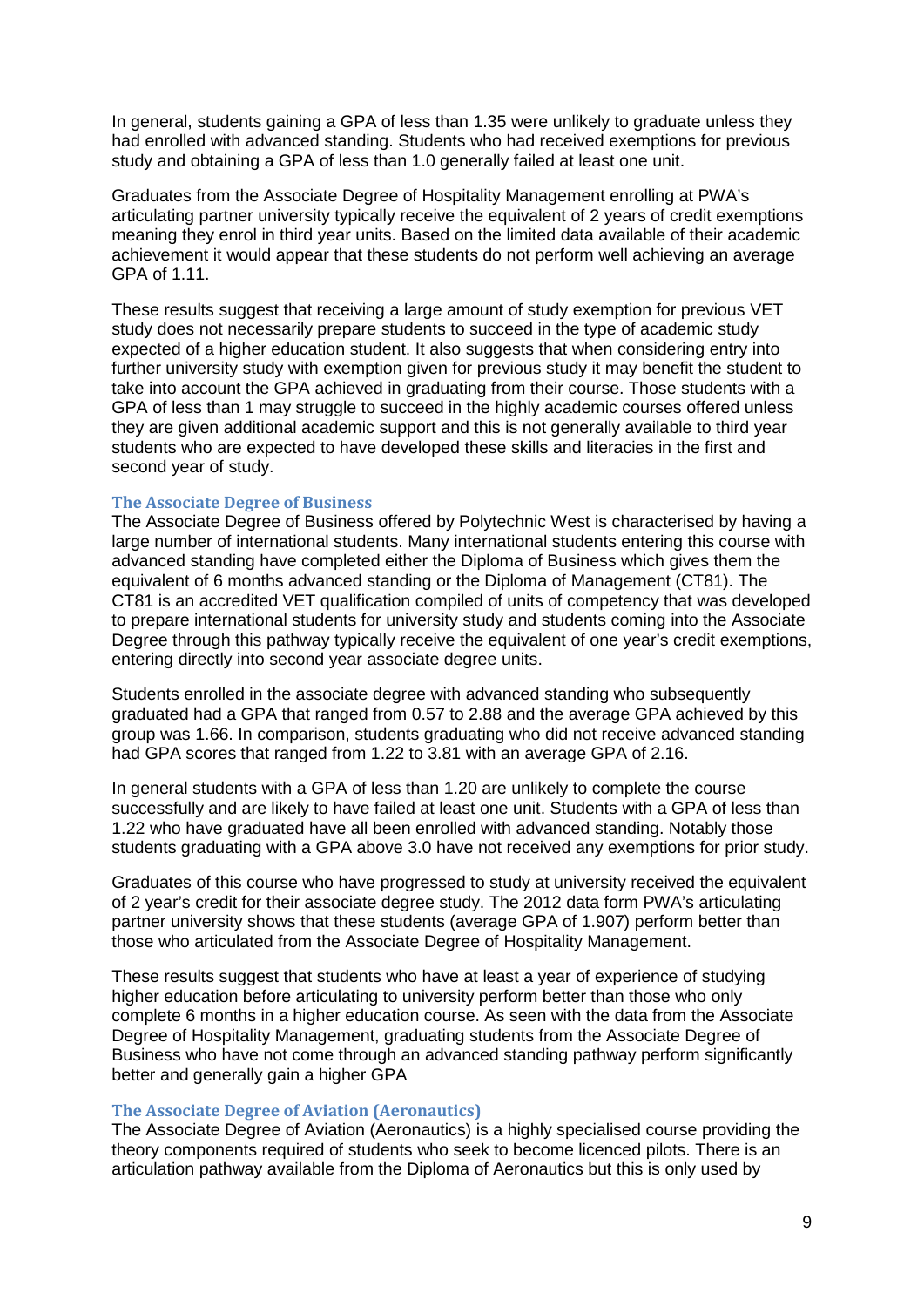approximately one third of students. Students coming through this pathway typically receive 9 units as credit exemptions although some students have received credit exemptions for only 4 units.

Of the 11 students enrolled in the Associate Degree of Aviation (Aeronautics) with advanced standingonly 3 have graduated. Their GPA ranged from 1.71 to 2.83 and two of the three students failed one unit. The average GPA obtained was 2.37.

Twelve students who enrolled in the Associate Degree of Aviation (Aeronautics) without advanced standing have graduated achieving a GPA that ranged from 1.687 to 3.5. The average GPA obtained by this group was 2.848. Generally students with a GPA of less than 1.6 are unlikely to complete the course successfully.

In the 2012 data from PWA's articulating partner university, only one graduate went on to study with advanced standing based on their associate degree. This student achieved a high standard in their university study obtaining a GPA of 2.0 (i.e. an average of a credit in all their enrolled units).

### **Discussion**

Results from this analysis show that students who enrol in PWA's associate degree courses are more likely to complete their course within a shorter timeframe than students who do not enrol with advanced standing. The results also show that students who receive advanced standing on enrolment are significantly more likely to graduate from their course than those who don't receive credit for previous study.

While this research has not explored the reasons behind this finding, other research into the use of student pathways (see for example Guthrie et al., 2011) suggest it may be due to a range factors including reduction of financial burden and increased motivation to study arising from improved self esteem as a result of acknowledgement of a student's prior learning.

Having said that, the results also suggest that significantly reducing the time a student engages with higher education study may negatively impact on their academic achievement. Supporting this conclusion the data show that students who have graduated from a PWA course for which they received a large amount of credit exemption appear to be less well prepared to succeed at university than students who completed a greater proportion of their higher education course through study. In the cases reviewed in this research, the course in which students received the highest amount of credit exemption had the poorest academic record as an articulating pathway for graduate students.

A range of reasons could be proposed for this. The first it that the pedagogy of VET training is focussed strongly on the development of practical skills rather than the academic literacies of the development of critical thinking, independent study and scholarly analysis that are required for higher education (Hammer & Green, 2011; Gunn et al., 2011). For students to succeed in higher education, they need to develop the necessary academic literacies to enable them to complete their qualifications successfully. Other research (see for example Sheridan, 2011) suggests that the opportunity to develop academic literacy is particularly important for international students who often come to study in a foreign country unprepared to meet the expectations of higher education lecturers.

#### **Conclusion**

Research undertaken by Karmel and Lu into the pathways students take to higher education (Karmel & Lu, 2012) shows that for students wishing to progress to study at university, the associate degree provides a sound option due to the amount of credit given to graduates of such programs. The current analysis suggests that while the pathway is a legitimate entry to university, it does not prvide a short-cut to successful university study.